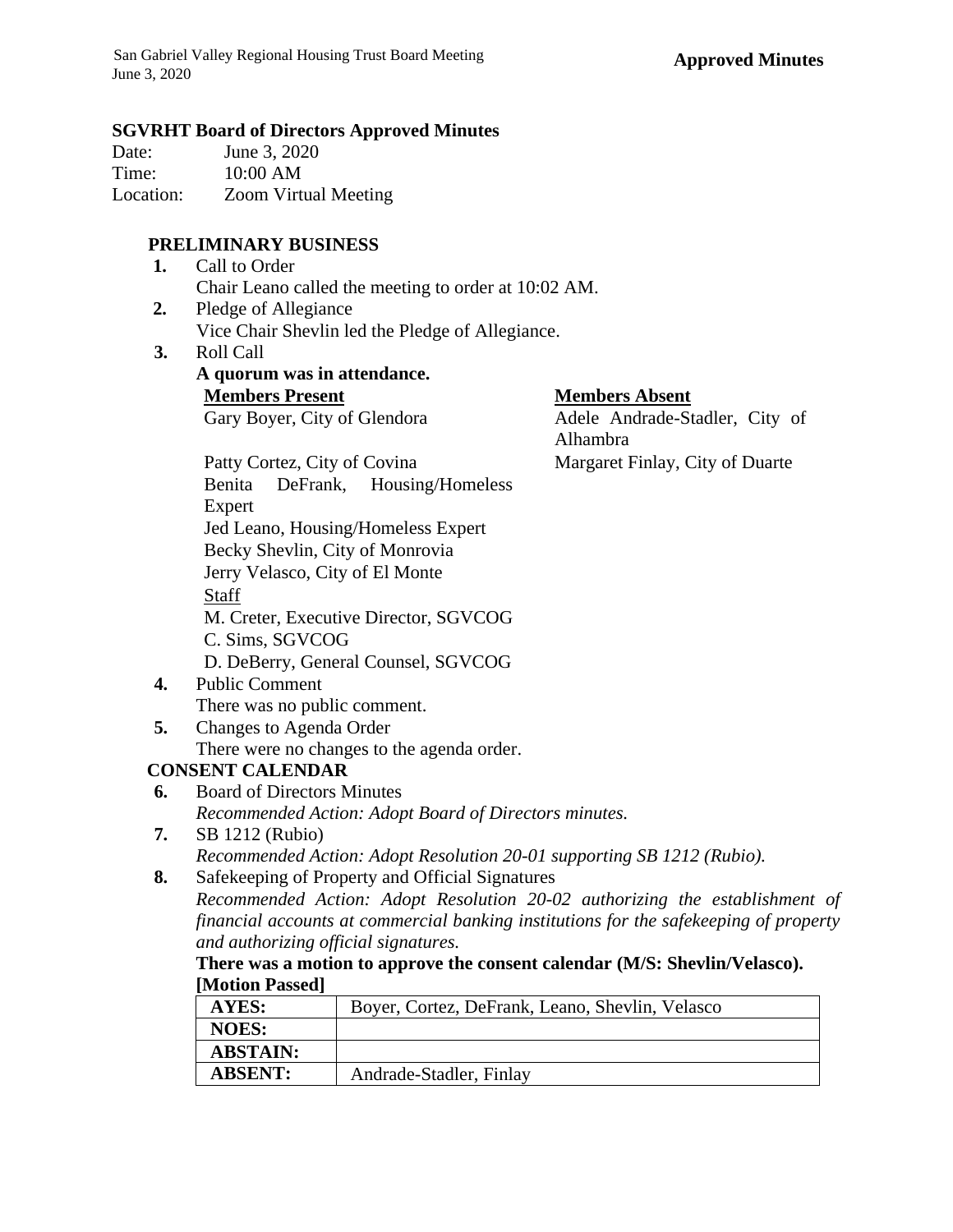# **PRESENTATIONS ACTION ITEMS**

**9.** Award of Contract for Staffing

Staff provided a brief presentation on the proposed agreement between the SGVCOG and the SGVRHT.

**There was a motion to (1) approve the Agreement with the San Gabriel Valley Council of Governments for Core Staffing; and (2) appoint Marisa Creter Executive Director of the SGVRHT (M/S: Boyer/Cortez).**

**[Motion Passed]**

| TIMONIUM T APPLAT |                                                 |
|-------------------|-------------------------------------------------|
| AYES:             | Boyer, Cortez, DeFrank, Leano, Shevlin, Velasco |
| <b>NOES:</b>      |                                                 |
| <b>ABSTAIN:</b>   |                                                 |
| <b>ABSENT:</b>    | Andrade-Stadler, Finlay                         |
|                   |                                                 |

**10.** FY 2020 – 21 SGVRHT Budget

Staff provided a brief presentation on the proposed FY 2020-21 SGVRHT budget. **There was a motion to adopt Resolution 20-03 approving the FY 2020-2021 SGVRHT Budget (M/S: Cortez/Boyer).** 

**[Motion Passed]**

| $10000111$ asseq |                                                 |
|------------------|-------------------------------------------------|
| AYES:            | Boyer, Cortez, DeFrank, Leano, Shevlin, Velasco |
| <b>NOES:</b>     |                                                 |
| <b>ABSTAIN:</b>  |                                                 |
| <b>ABSENT:</b>   | Andrade-Stadler, Finlay                         |
|                  |                                                 |

**11.** SGVRHT State and Federal Legislative Agenda

Staff provided a brief overview of the proposed SGVRHT State and Federal Legislative Agenda. There was discussion on the process by which staff would use the legislative agenda to provide letters of support.

**There was a motion to adopt Resolution 20-04 establishing the SGVRHT's State and Federal Legislative Agenda with the following changes:** 

- **1) In bullet 3, change "homeless shelter" to "homeless housing";**
- **2) To the end of bullet 4, add "while maintaining local control;" and**
- **3) Require that in the event that a letter is needed for proposed legislation consistent with the Resolution prior to the next meeting of the Board, require concurrence of the Board's Chair and Vice-Chair.**

**(M/S: Boyer/Shevlin).** 

#### **[Motion Passed]**

| .               |                                                 |
|-----------------|-------------------------------------------------|
| AYES:           | Boyer, Cortez, DeFrank, Leano, Shevlin, Velasco |
| NOES:           |                                                 |
| <b>ABSTAIN:</b> |                                                 |
| <b>ABSENT:</b>  | Andrade-Stadler, Finlay                         |

**12.** San Gabriel Valley Project Pipeline

Staff provided a brief overview of the proposed San Gabriel Valley Project Pipeline. Staff read public comments from Jamboree Housing Corporation (Attachment A) and from the City of Pomona (Attachment B).

**There was a motion to (1) adopt an initial San Gabriel Valley Project Pipeline including previously submitted projects; and (2) direct staff to solicit additional projects from cities for a San Gabriel Valley Project Pipeline. (M/S:**